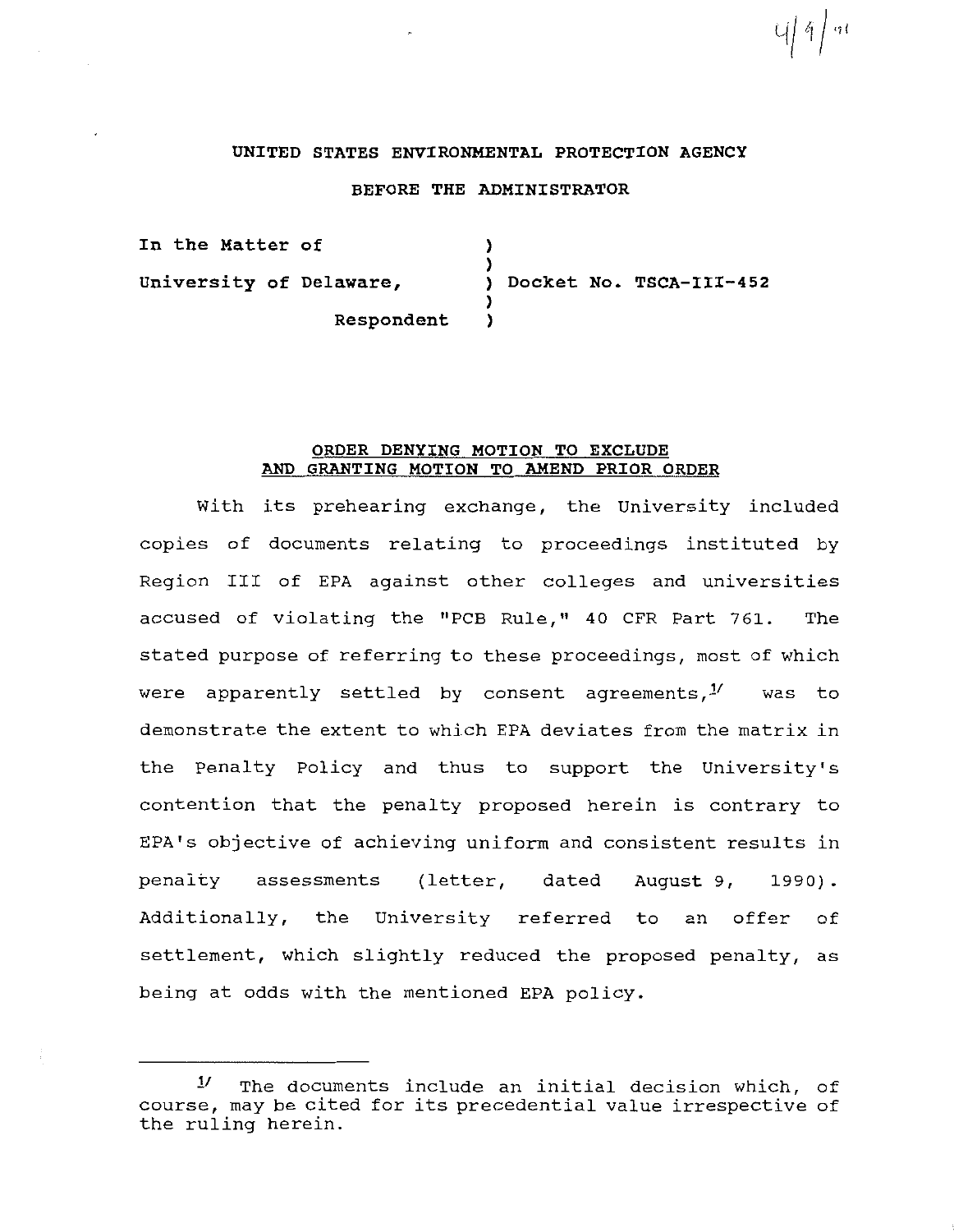On September 13, 1990, Complainant filed a motion to exclude, asserting that evidence relating to settlement or compromise, which would be excluded under the Federal Rules of Evidence (Rule 408), is not admissible under the Consolidated Rules of Practice (Rule 22.22(a)). With respect to proceedings to which the University is not a party, Complainant asserts that such evidence has little or no probative value and should be excluded as irrelevant.

Opposing the motion, the University points out that a goal of the Guidelines for the Assessment of civil Penalties Under Section 16 of the Toxic Substances Control Act, PCB Penalty Policy, 45 Fed. Reg. 59770 et seq. (September 10, 1980), is that penalties be assessed *in* a fair, uniform and consistent manner (Response To Motion, dated September 28, 1990) . It argues that the need for "even-handed" treatment in assessing penalties is fundamental and is required by the Act, i.e., "such other matters as justice may require" *in* section 16(a) (2) (B). The University expresses a willingness to accept the penalty to the extent liability is proven, if all PCB penalties were determined finally and solely by application of the penalty matrix. It points out, however that the initial penalty assessment is only the first and not the most important step *in* assuring that uniformity is achieved and that, *in*  practice, penalty matrix numbers are dramatically reduced.<sup>2/</sup>

*Y* Data from BNA Chemical Regulation Reporter, cited in State of West Virginia, Department of Highways, TSCA-III-136  $(continued... )$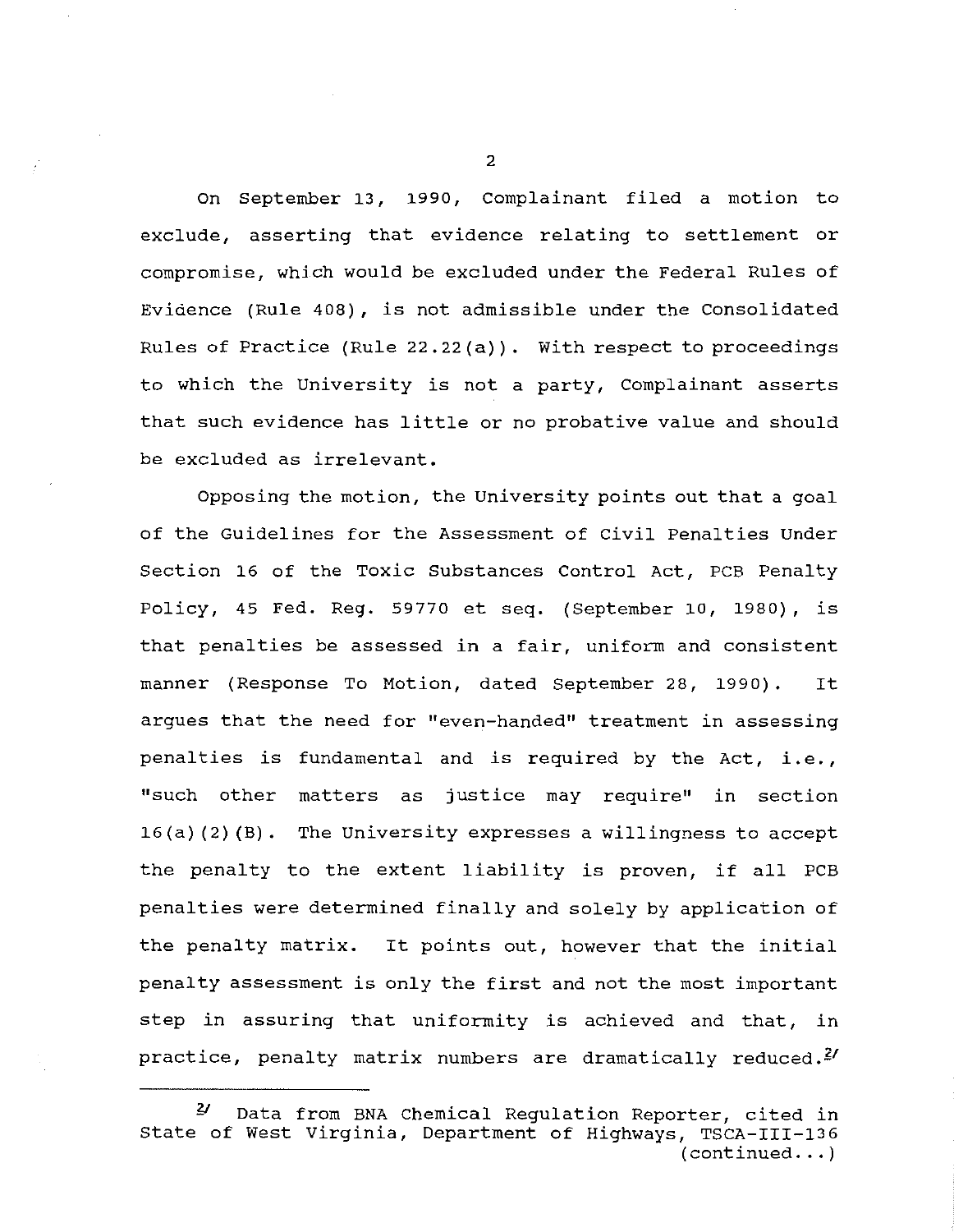Under such circumstances, the University claims that the best and only way to assure evenhandedness is to compare cases, that is, results and factual context.

The University argues that the cases cited by Complainant, State of West Virginia, Department of Highways, supra<sup>3/</sup> and Briggs and stratton Corp., TSCA Appeal No. 81-1 (February 4, 1981) actually support its position rather than Complainant's. This is so, according to the University, because, although the evidence [of other cases] was found unpersuasive, in neither case was the evidence excluded.

As to the reference to a settlement offer, the University points out that while Federal Evidence Rule 408 is intended to exclude evidence, which, if admissible, would discourage attempts to settle cases, the Rule expressly does not require exclusion, when the evidence is offered for another purpose, such as proving bias or prejudice of a witness. The University asserts that such is the case here as it wishes to offer the evidence for the purpose of showing that Complainant is ignoring TSCA provisions which address reduction of penalties

 $\frac{2}{3}$  (... continued)

Λy.

(Initial Decision, March 21, 1986) reflect an extrapolated reduction of 89% in actual as compared to proposed penalties.

3/ State of West Virginia, Department of Highways, supra, was affirmed by the Judicial Officer, TSCA Appeal No. 86-2 (January 21, 1987). He adopted the AIJ's reasoning and conclusion as to the lack of relevance, for comparative purposes, of criminal penalties assessed under TSCA and the Clean Air Act.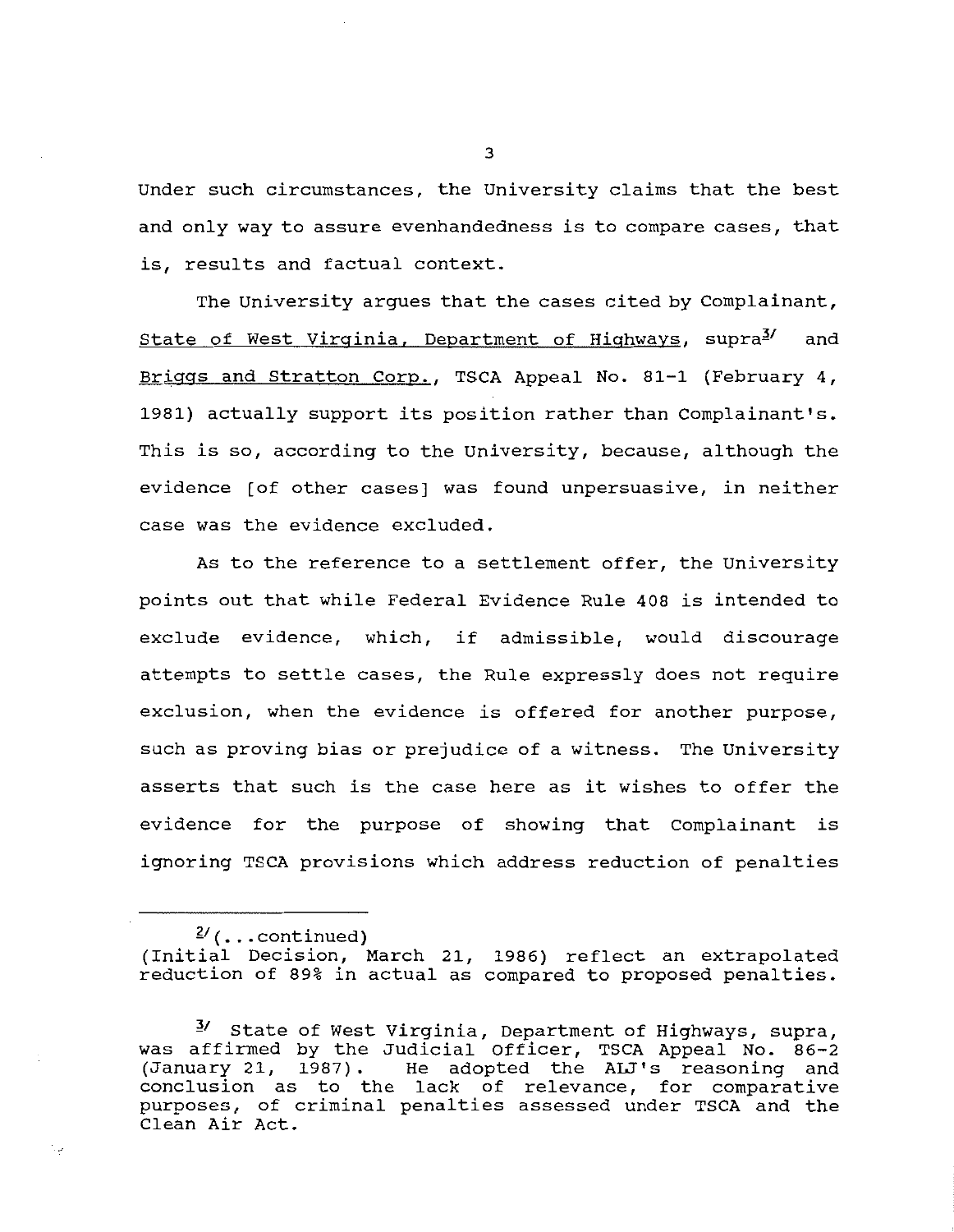and evenhanded treatment. It argues that evidence of the nonuniform application of TSCA section 16 and the PCB penalty system should be admissible.

The parties have exchanged additional memoranda which essentially repeat previous arguments summarized above.

### **D I S C U S S I 0 N**

Because of the myriad of factors which influence settlements, many of which may not be reflected in the settlement documents, settlements with other colleges and universities charged with violating the "PCB Rule" are unlikely to be probative of an appropriate penalty or settlement in the instant case. Additionally, evidence necessary to demonstrate that the circumstances of the violations in other cases are factually similar to the case at bar risks a trial of unproductive collateral issues. Notwithstanding the foregoing, the motion to exclude will be denied at this time and the University will be permitted to move for admission of the documents in the light of evidence introduced at the hearing.<sup>4</sup>

#### **PRIOR ORDER**

The University having no objection to Complainant's motion that the order of February 15, 1991, which granted in part Complainant's motion for an accelerated decision, be amended so

*Y* Documents included in prehearing exchanges, being analogous or equivalent to discovery, are not in evidence unless offered and admitted at the hearing.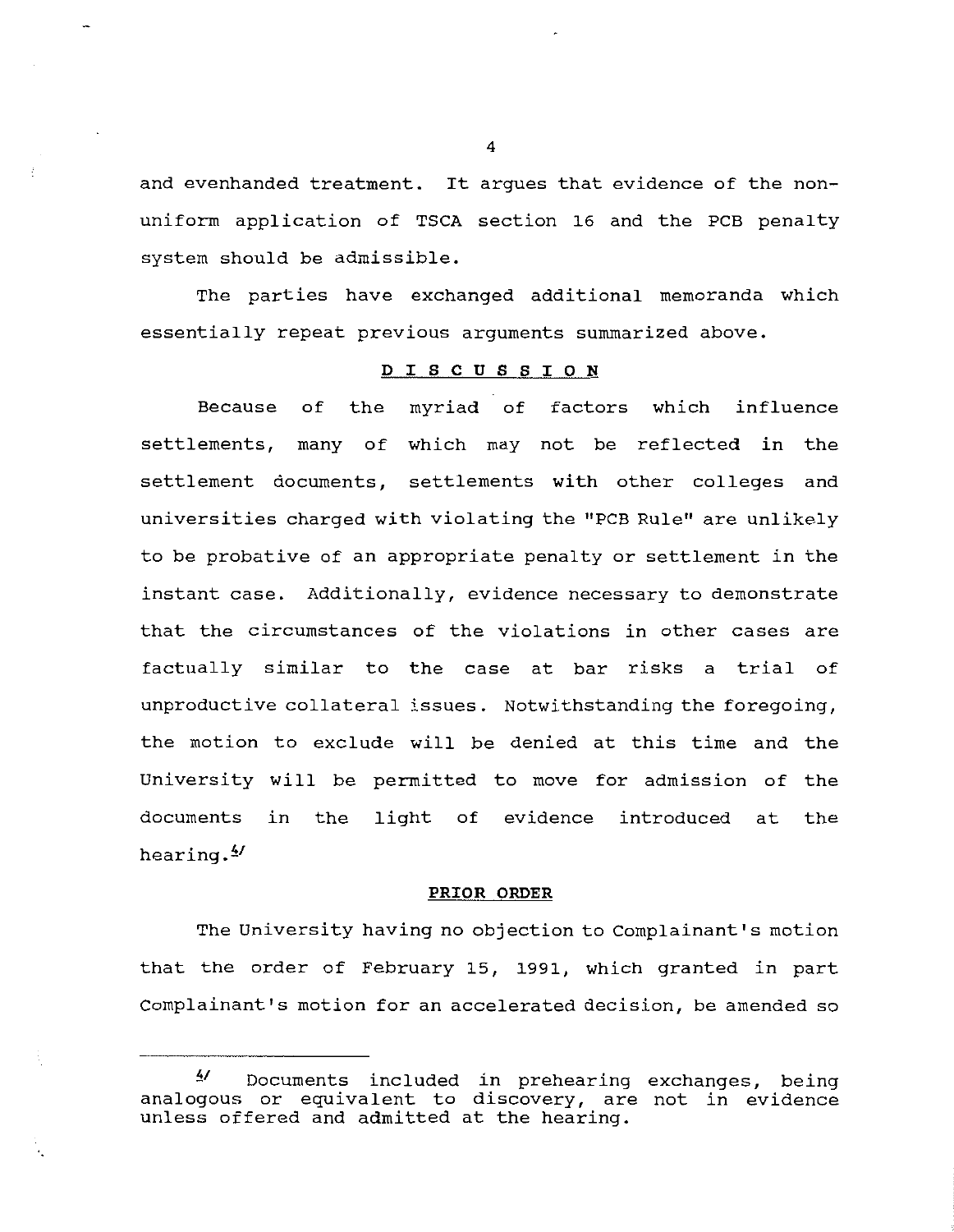as to require the University to furnish additional prehearing information, the motion is granted and the order accompanying the motion will be entered.

## 0 R DE R

The motion to exclude is denied. An order granting the motion to amend the order of February 15, 1991, is entered  $contemporaneously.$ <sup> $5/$ </sup>

Th.

Dated this 7 day of April 1991.

Dussen  $Spence<sub>K</sub>$  $T$ . ssen

Administrative Law Judge

 $5'$  Because the University's reply to the motion states that it will submit a new offer of settlement in the near future, I will defer scheduling this matter for hearing. Counsel are directed to report as to the status of this matter on or before May 17, 1991.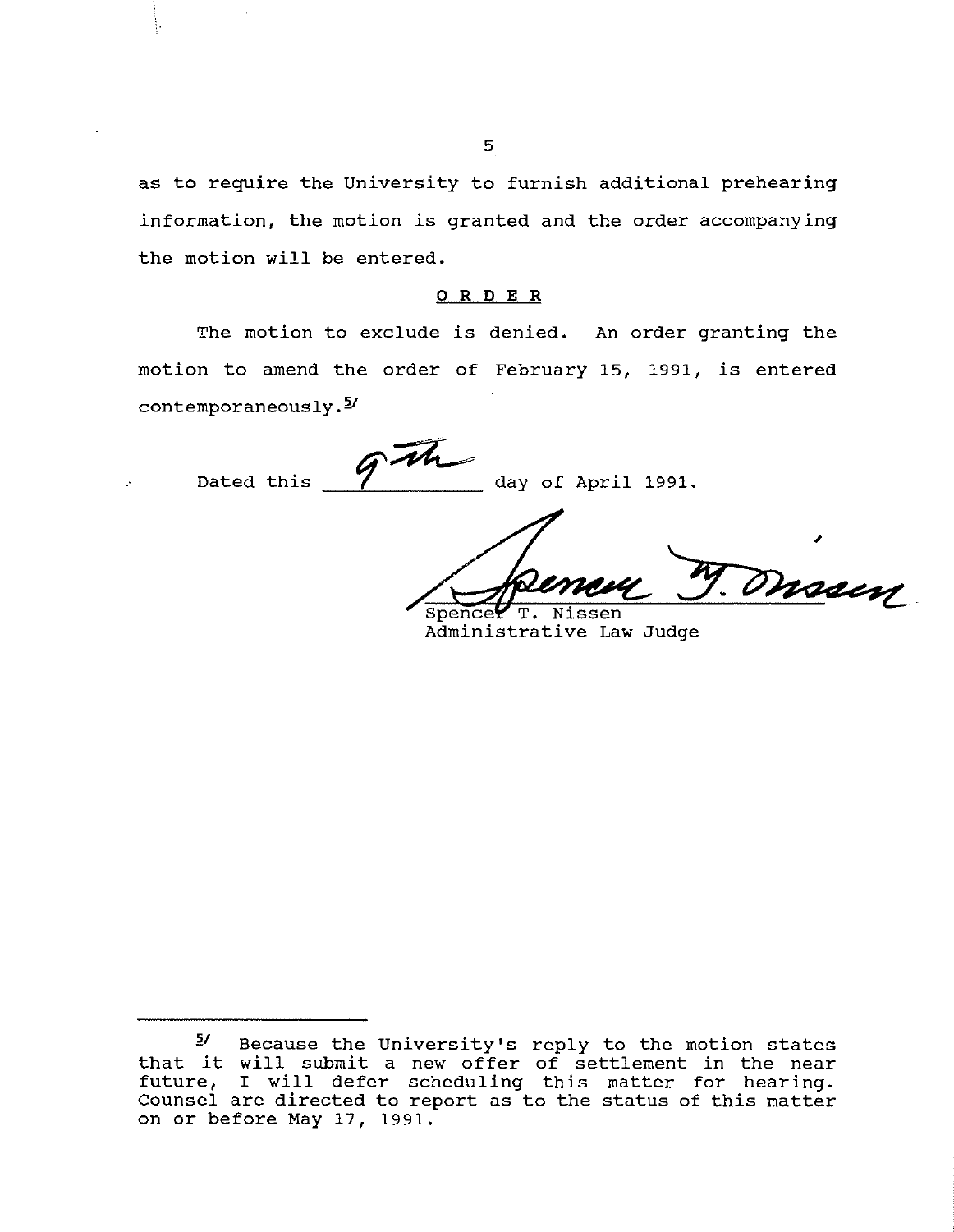### UNITED STATES ENVIRONMENTAL PROTECTION AGENCY

Region III 841 Chestnut Building Philadelphia, Pennsylvania 19107

)

) ) ) ) )

IN RE:

) Docket No. TSCA-III-452

UNIVERSITY OF DELAWARE 417 Academy Street Newark, Delaware 19716

Respondent )<br>(

# ORDER GRANTING COMPLAINANT'S MOTION TO AMEND ORDER

Complainant has filed a Motion to Amend the Courts Order Granting in Part Motion For An Accelerated Decision, issued on February 15, 1991. Complainant's Motion sought an order to compel Respondent to conduct exchange witness lists and documents, pursuant to 40 CFR Section 22.19. Specifically, the Complainant requests that the Respondent provide copies of all records which will be relied upon by Respondent to establish that:

(1) It performed visual inspections and maintained records of visual inspections for all its PCB Transformers. (2) It is entitled to a reduced visual inspection schedule, pursuant to 40 CFR 761.30(a)(1)(xiii), for all its PCB Transformers.

(3) It us entitled to enforcement discretion under the PCB Spill Cleanup Policy for the improper disposal of PCBs identified in counts XII and XIII of the Complaint.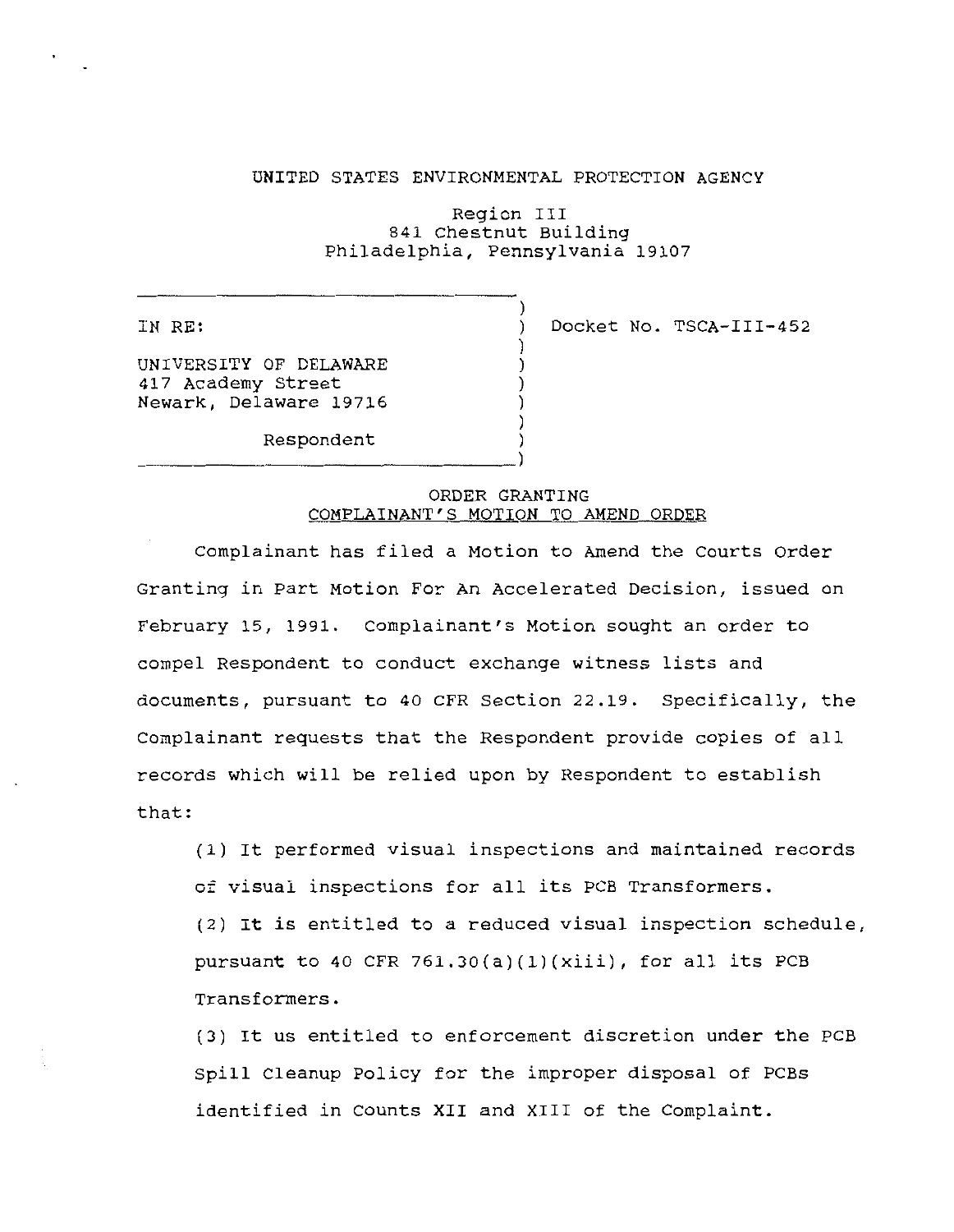To the extent the Respondent intends to offer expert or fact witnesses to discuss any aspect of its visual inspection records, the applicability of a reduced visual inspection schedule and/or the PCB Spill Cleanup Policy, complainant requests that the Court order the Respondent to provide the name(s) of the witness intended to be called, together with a summary of the expected testimony, as set forth in 40 CFR 22.19(b). Further, Complainant requests that such records, lists and summaries be provided within 20 days of the issuance of the Amended Order.

The Court, being fully advised and based upon good cause shown, holds that the relief requested by Complainant will serve to expedite the disposition of this proceeding and, therefore, in accordance with the objectives of 40 CFR 22.19:

IT IS ORDERED, that Complainant's Motion to Amend Order is granted. The Court's Order Granting In Part Motion for an Accelerated Decision is hereby amended. Respondent is ordered to provide the records set forth above within 20 days of the issuance of this Amended Order.

of  $\mathcal{U}$ Dated this

Spende Administrative Law Judge